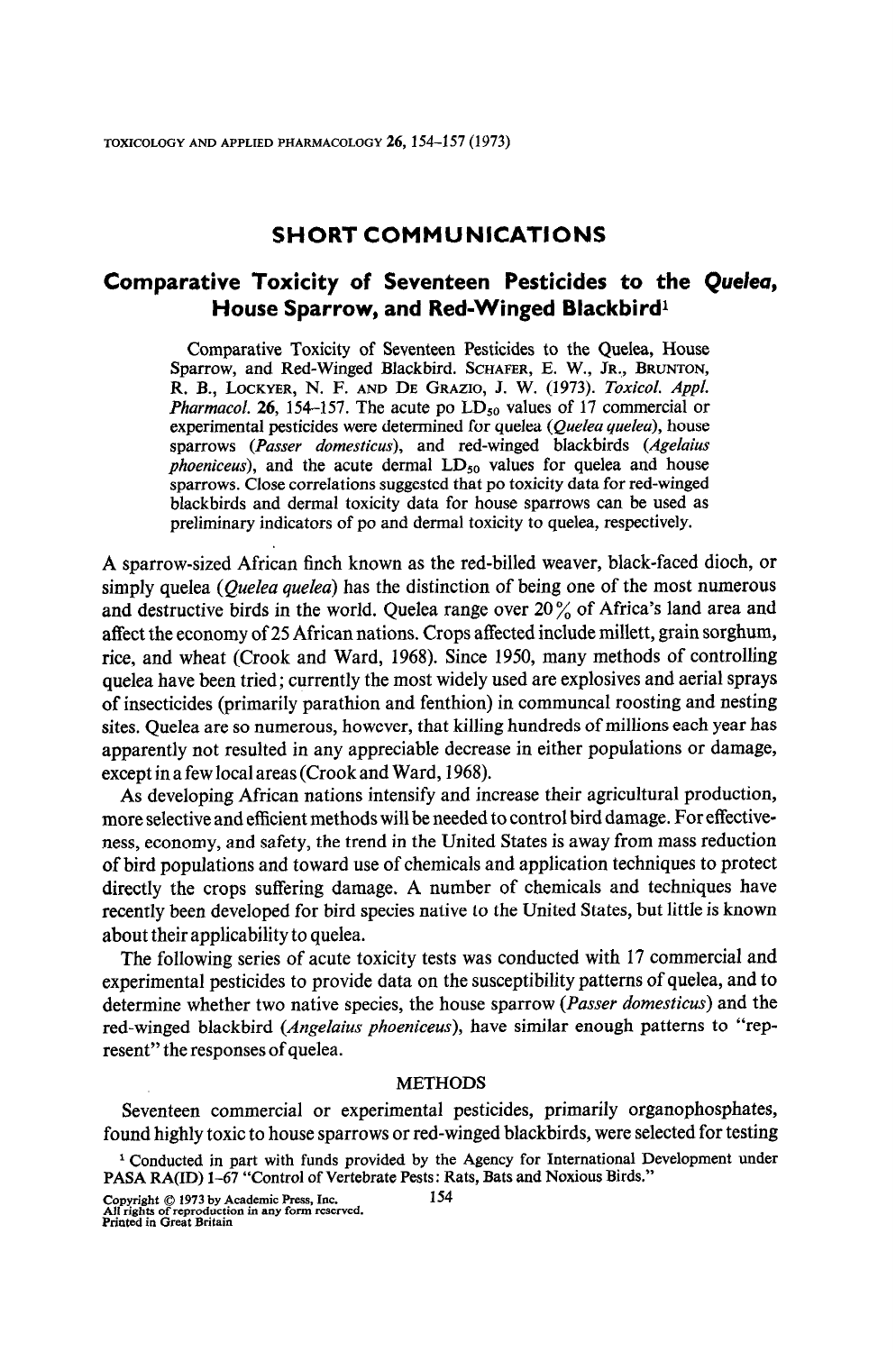on quelea at the United Nations Development Programme, Food and Agriculture Organization, Quelea Project headquarters in Fort Lamy, Chad, Africa. The  $LD_{50}$ values for seven of these chemicals in the red-winged blackbird have been reported previously (Schafer, 1972). The materials used were technical grade of 90-99 % purity.

Oral toxicity was determined by po administration of propylene glycol solutions from a microsyringe with a length of polyethylene tubing attached to the needle point. To ensure that the dose was introduced at approximately the same location in the gastrointestinal tract of each species, the tubing length corresponded with the distance from the back of the oral cavity to the esophageal opening of the proventriculus. For quelea (average weight 18 g), the syringe held 50  $\mu$ l, the needle was 18 ga, 2.5 cm, and the tubing was 4 cm long and measured 1.14 mm id and 1.57 mm od. For sparrows (average weight 26 g), the syringe held 100  $\mu$ l and the needle and tubing were the same as for quelea. For redwings (average weight 65 g), the syringe held 250  $\mu$ , the needle was 15 ga, 2.5 cm, and the tubing was 5 cm long and measured 1.68 mm id and 2.41 mm od.

Dermal toxicity was determined by applying acetone solutions with a syringe of the same capacity used for each species in the oral tests and a 21-ga, 2.5-cm needle whose tip was squared and polished to avoid abrading the skin. The solution was slowly applied to an area 1 cm<sup>2</sup> in the sparsely feathered skin area covering the pectoralis muscles under the wing joint, and the acetone was evaporated by a current of air. above and dermal tests, solutions were prepared so that the total and the total amount of the total amount of

administered two times the bird the bird the bird the bird dinoun  $\frac{1}{4}$ held in a ny long met bag, and two on as were asserted about foreit. Their dosing, quoted were held individually for 2 hr in a nylon net bag for observation. Surviving birds were banded and released into communal  $7-m<sup>3</sup>$  wire cages, where there was ample food, water, and shade, and observed for 4 days. Ambient temperatures varied from 18 to 38<sup>°</sup>C and averaged 27<sup>°</sup>C. Sparrows and redwings were placed in individual  $15 \times 22$  $\times$  15-cm wire mesh cages and observed for 4 days. Ambient temperature averaged 24°C.  $LD_{50}$  values were calculated by the moving-point interpolation method described by Thompson (1948), Thompson and Weil (1952), and Weil (1952).

# The results of the summarized in Table 1. The 17 The 17 The 17 The 17 The 17 The 17 The 17 The 17 The 17 The 17 The 17 The 17 The 17 The 17 The 17 The 17 The 17 The 17 The 17 The 17 The 17 The 17 The 17 The 17 The 17 The 1

The results of these tests are summarized in Table 1. The average oral  $LD_{50}$  for the 17 pesticides was  $2.3 \text{ mg/kg}$  for quelea, 4.4 for house sparrows, and 1.9 for redwings. Six of the chemicals (Bay 75546, Bay 93820, Bay COE 3664, Bay COE 3675, Bay HOL 0574, and fenthion) had been selected for testing on quelea because they showed considerably higher toxicity to birds than to mammals ( $> 100 \times$ ). The average oral LD<sub>50</sub> of these six chemicals was 2.5 mg/kg for quelea, 5.4 for sparrows, and 2.2 for redwings. The toxicity of the remaining 11 chemicals averaged 2.1 mg/kg for quelea, 3.7 for sparrows, and 1.8 for redwings. The three species did not differ in their response to chemicals selected for differential toxicity.

Ratios between the quelea LD<sub>50</sub> and the LD<sub>50</sub> of the other two species indicated that the quelea were approximately as sensitive as redwings, twice as sensitive as house sparrows to oral administration, and about three times as sensitive as sparrows to dermal administration of the 17 pesticides. Quelea  $LD_{50}$  values were compared with those of the other species by regression analysis. Two comparisons had correlation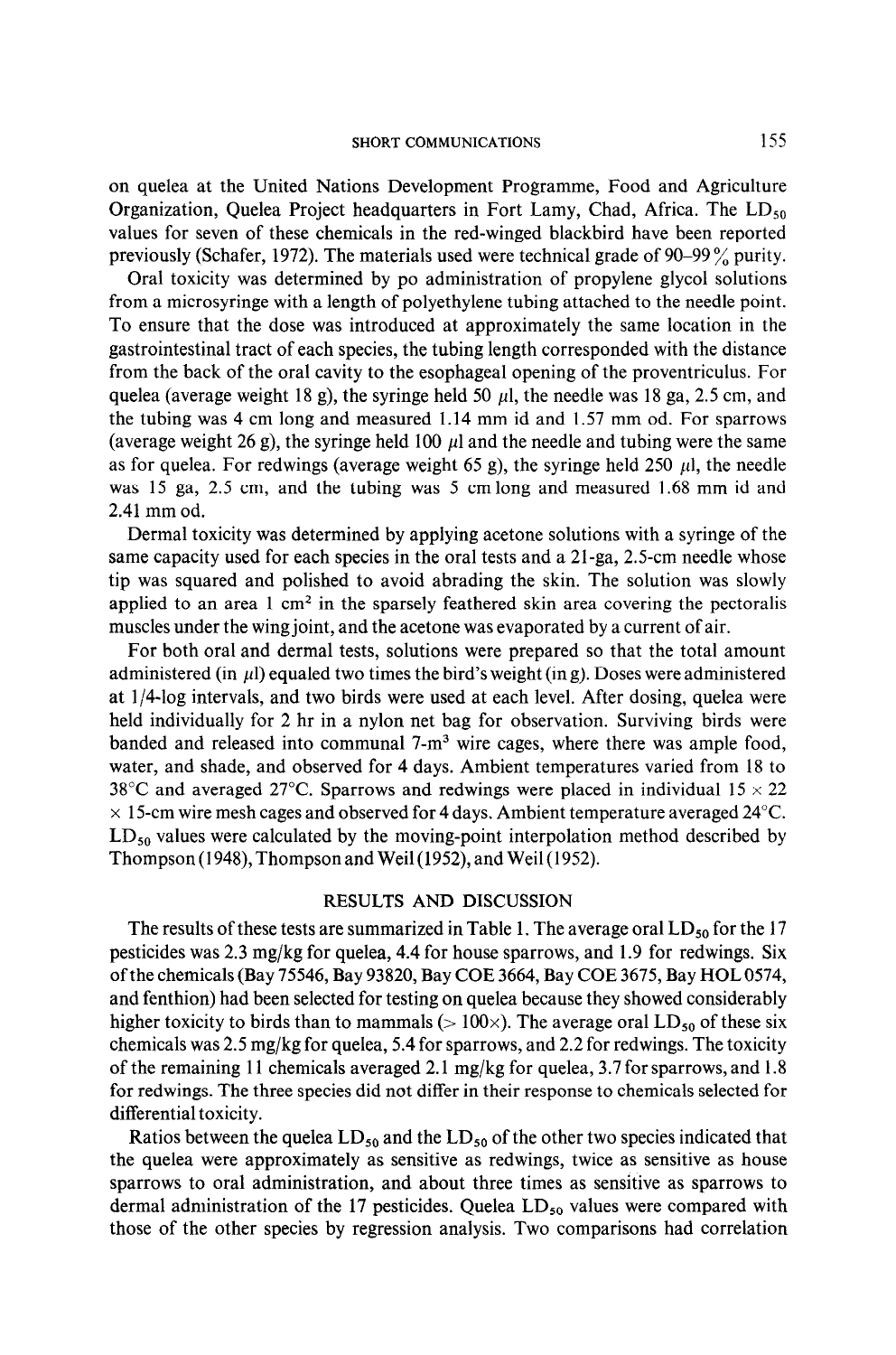### 156 SHORT COMMUNICATIONS

### TABLE 1

ACUTE ORAL AND DERMAL TOXICITY OF 17 CHEMICALS TO THE QUELEA, HOUSE SPARROW, AND RED-WINGED BLACKBIRD

| Chemical                                                     | Acute $LD_{50}$ (mg/kg) |        |               |        |                             |
|--------------------------------------------------------------|-------------------------|--------|---------------|--------|-----------------------------|
|                                                              | Quelea                  |        | House sparrow |        | Red-<br>winged<br>blackbird |
|                                                              | Oral                    | Dermal | Oral          | Dermal | Oral                        |
| 4-Aminopyridine<br>(Avitrol Corp, Tulsa, OK)                 | 5.6                     | >100   | 7.5           | >100   | 2.4                         |
| Azodrin<br>(Shell Chemical Co., New York, NY)                | 1.3                     | 4.2    | 1.3           | 18     | 1.0                         |
| Bay 50519 <sup>a</sup><br>(Bay Chem. Corp., Kansas City, MO) | 4.2                     | 5.6    | 2.4           | 3.2    | 2.4                         |
| Bay 75546 <sup>b</sup><br>(Bay Chem)                         | 2.4                     | >100   | 3.2           | >100   | 2.4                         |
| Optunal<br>(Bay Chem)                                        | 0.75                    | 1.3    | 1.0           | 3.2    | 0.56                        |
| Bay COE 3664 <sup>c</sup><br>(Bay Chem)                      | 2.4                     | 2.4    | 5.6           | 7.5    | 2.4                         |
| Bay COE 3675 <sup>c</sup><br>(Bay Chem)                      | 0.75                    | 2.4    | 1.8           | 7.5    | 1.3                         |
| Bay HOL 0574 <sup>d</sup><br>(Bay Chem)                      | 5.6                     | 75     | 3.2           | >100   | 2.4                         |
| <b>Bidrin</b><br>(Shell)                                     | 1.3                     | 1.3    | 4.2           | 1.8    | 1.0                         |
| Carbofuran<br>(FMC Corp., Middleport, NY)                    | 0.42                    | 100    | 1.3           | 100    | 0.42                        |
| Coumaphos<br>(Bay Chem)                                      | 3.2                     | 7.5    | 10            | 75     | 3.2                         |
| Cyolane<br>(American Cyanamid, Princeton, NJ)                | 1.8                     | 10     | 2.4           | 18     | 2.4                         |
| Dasanit<br>(Bay Chem)                                        | 0.24                    | 0.42   | 0.32          | 1.0    | 0.32                        |
| Demeton<br>(Bay Chem)                                        | 1.3                     | 1.8    | 5.6           | 13     | 2.4                         |
| Fenthion<br>(Bay Chem)                                       | 1.3                     | 1.8    | 5.6           | 2.4    | 1.8                         |
| Methiocarb<br>(Bay Chem)                                     | 4.2                     | 100    | 18            | >100   | 4.6                         |
| Parathion<br>(Monsanto Chemical Co., St. Louis, MO)          | 1.8                     | 1.8    | 1.3           | 1.8    | 2.4                         |

' Phosphonothioic acid, ethyl-, (2-diethylaminomethyl)-4,6dichJorophenylester.  $\alpha$  Phosphonothioic acid, ethyl-, (2-diethylaminomethyl)-4.6-dichlorophenylester.

 $^{\circ}$  2-Pyrimidine phosphorothioic as

 $\alpha$  Photomamidotheoryl access  $\alpha$  and  $\beta$  exters.